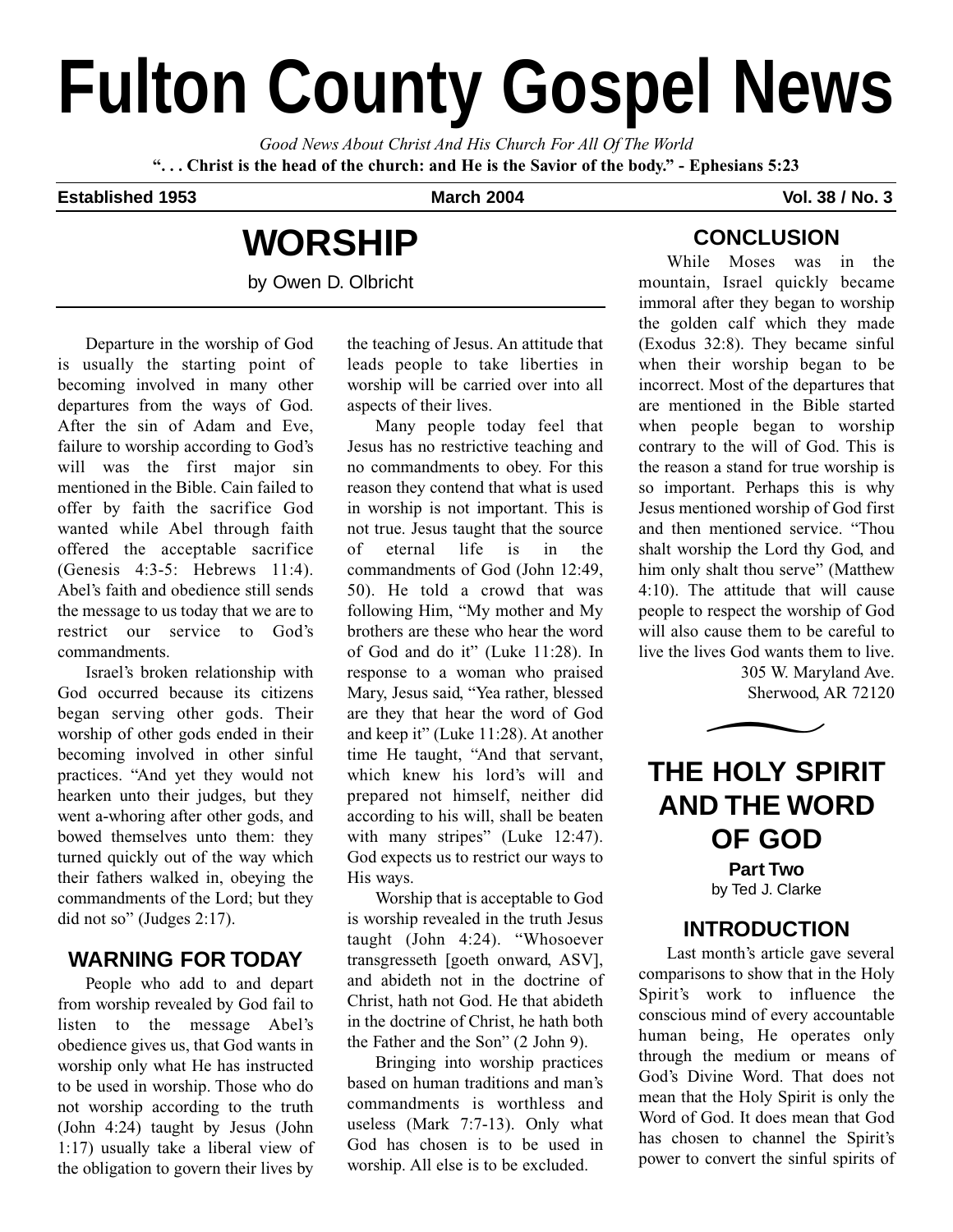#### **FULTON COUNTY GOSPEL NEWS** USPS Publication #211780

. . . is a Periodical publication issued monthly by the Church of Christ at Third and Bethel (P.O. Box 251), Mammoth Spring, AR 72554-0251. **POSTMASTER: Please mail all changes of address to the above address.**

**FCGN** is mailed free of charge to any who care to receive it. We will be happy to add any names to the regular mailing list. If you send in a name we must have a complete address, including number and street name, or R.R. or HCR number, plus box number, or a P.O. Box number and the **NINE DIGIT ZIP CODE**. This paper is supported by voluntary contributions for which we are grateful. Financial information will be furnished upon request. **Mail all address corrections or manuscripts to:**

**FULTON COUNTY GOSPEL NEWS** P.O. Box 251 Mammoth Spring, AR 72554

TED J. CLARKE . . . . . . . . . . . . . .EDITOR Phone . . . . . . . . . . . . . . . . . .(870) 625-3217 E-Mail . . . . . . . . . . .cocfcgn@centurytel.net

#### *continued from page 1*

unbelievers and to strengthen the inner being of Christians only by the appeal of that Word upon the conscious minds of those who hear or read it. Remember the passage cited in the previous lesson: "*All scripture is given by inspiration of God, and is profitable for doctrine, for reproof, for correction, for instruction in righteousness: That the man of God may be perfect, throughly [completely, American Standard Version] furnished unto all good works*" (2 Timothy 3:16-17). Christians should always desire every gift God has given us to convert unbelievers and be strengthened ourselves, but there was no promise of a **direct aid** of the Spirit upon the minds of unbelievers or Christians, even during the limited age of miracles in the first century, in order to effect their conversion or strengthening. The **direct influence** of the Holy Spirit upon a human spirit would be a miraculous influence and miracles were not for that purpose.

#### **THE PURPOSE OF THE MIRACULOUS GIFTS**

God sent the Holy Spirit upon the apostles to equip them to receive by inspiration His revealed will for mankind in the New Testament (John 14:26; 16:12-15; Acts 1:5, 8: 2:1-47 et al.). Additionally, the Holy Spirit empowered the apostles to perform miracles of various kinds, just as Christ had done, to prove they were God's chosen messengers. "*And these signs shall follow them that believe; In my name shall they cast out devils; they shall speak with new tongues; They shall take up serpents; and if they drink any deadly thing, it shall not hurt them; they shall lay hands on the sick, and they shall recover. So then after the Lord had spoken unto them, he was received up into heaven, and sat on the right hand of God. And they went forth, and preached everywhere, the Lord working with them, and confirming the word with signs following. Amen*" (Mark 16:17- 20). "*Long time therefore abode they speaking boldly in the Lord, which gave testimony unto the word of his grace, and granted signs and wonders to be done by their hands* (Acts 14:3). "*For if the word spoken by angels was stedfast, and every transgression and disobedience received a just recompence of reward; How shall we escape, if we neglect so great salvation; which at the first began to be spoken by the Lord, and was confirmed unto us by them that heard him; God also bearing them witness, both with signs and wonders, and with divers miracles, and gifts of the Holy Ghost, according to his own will?* (Hebrews  $2:2-4$ ).

It is also true that the Holy Spirit was given for a time through the laying on of hands by the apostles (cf. Acts 8:12-22). However, when the last apostle died the miraculous gifts of the Holy Spirit ceased (1 Corinthians 12:4-11; 13:8-13). Note that these miraculous gifts were for revelation of truth and confirmation by miracles. But Jesus promised that "all truth" would be delivered to the apostles (John 14:26; 16:13). There were no more revelations needed when the NT was completed in the first century (cf. Jude 3; 2 Peter 1:3). Paul said that Christ's new covenant had been confirmed by His death (Galatians 3:15) and the Hebrews writer said it had been confirmed by miracles (Hebrews 2:2-4). Once fully revealed and confirmed there is no need for more miracles to reveal or confirm it.

#### **THE CLAIM OF "DIRECT" HELP TODAY**

Those who make claims for the direct operation of the Holy Spirit upon the human spirits of people today warp the time frame God set for the duration of the miraculous work of the Holy Spirit and the purpose for those gifts as well. They may deny they are contending for the miraculous operation of the Spirit, but that is exactly what such claims imply.

For example, the apostle Paul told the brethren at Ephesus that they were able to understand God's revelation to them by reading what he wrote. "*How that by revelation he made known unto me the mystery; (as I wrote afore in few words, Whereby, when ye read, ye may understand my knowledge in the mystery of Christ) Which in other ages was not made known unto the sons of men, as it is now revealed unto his holy apostles and prophets by the Spirit*" (Ephesians 3:3-5). To contend, as some do, that we need a direct operation of the Holy Spirit upon our spirits in order to receive an inspired understanding of what God revealed in the Scriptures makes Paul's statement to the Ephesians false. Why give the Scriptures at all if one needs the Holy Spirit giving us more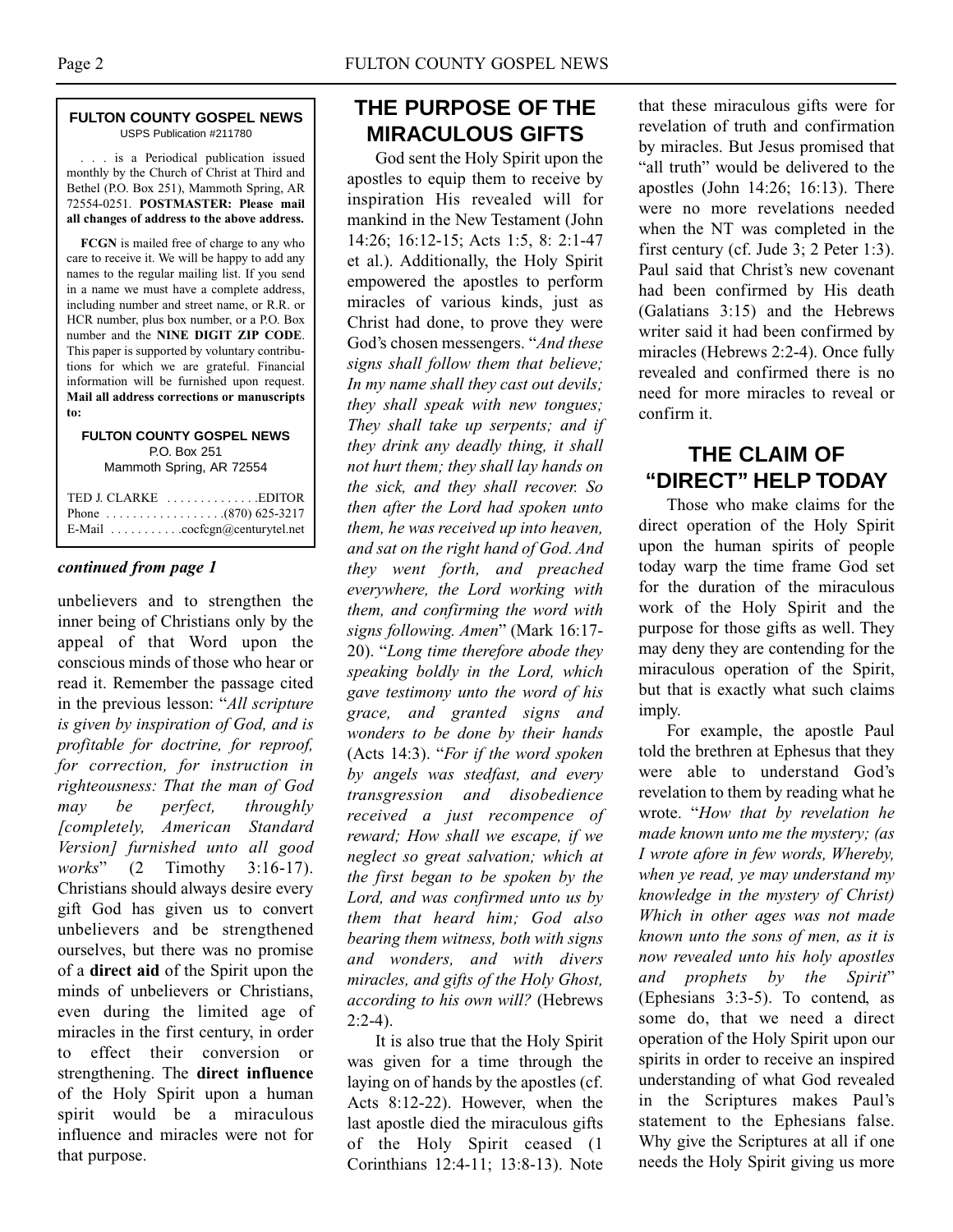inspired information in order to understand them? If the Holy Spirit gives us a direct understanding of the Scripture, He is giving us more information (which is additional inspired revelation), and thus He is implanting directly in our minds an inspired explanation. However, the Holy Spirit most certainly does not work in this manner.

Those today who make the claim of being directly influenced by the Holy Spirit to have an inspired understanding of the Scriptures are unable to prove their claims by miraculous signs, as were those who received God's revelation in the first century (Mark 16:15-20; Acts 14:3; Hebrews 2:2-4). They can only produce a subjective feeling that says, "I feel that God spoke this understanding to my heart." Such uncertainty has given rise to all sorts of false doctrines and unauthorized denominations.

#### **SCRIPTURE IS THE STANDARD**

God has channeled the power of His Holy Spirit through His revealed will in Scripture. This is God's permanent arrangement. Direct revelation and miraculous ability to prove the revelation was from God were temporary provisions of the first century. The effectiveness and power of that Spirit inspired Scripture are seen in the following passages. "*For the word of God is living and powerful, and sharper than any twoedged sword, piercing even to the division of soul and spirit, and of joints and marrow, and is a discerner of the thoughts and intents of the heart*" (Hebrews 4:12, NKJV). "*For this cause also thank we God without ceasing, because, when ye received the word of God which ye heard of us, ye received it not as the word of men, but as it is in truth, the word of God, which effectually worketh also in you that believe*" (1 Thessalonians 2:13).

"*All scripture is given by inspiration of God, and is profitable for doctrine, for reproof, for correction, for instruction in righteousness: That the man of God may be perfect, throughly furnished unto all good works*" (2 Timothy 3:16-17).

If those who make the claims for the direct operation of the Holy Spirit in their lives cannot prove these claims as the first century Christians did by miraculous powers (and they cannot), then let them cease to make such claims and get back to the objective standard of God's Word as our only source of God inspired information, equipping us for every good work.

#### **CONCLUSION**

We do not limit God when we follow the teaching of Scripture presented in these two articles. We simply recognize that while God has the power to do anything He desires, that He has chosen to inform, motivate and empower people to become Christians and live faithful lives by the influence of the Holy Spirit upon our spirits only through His Word. We have shown by these Scriptures that we can understand, believe and obey God's will for us, without a direct operation upon our hearts.  $\overline{\phantom{1}}$ 

## **CHRISTIANS AS EXAMPLES**

#### by Clovis Ragsdale

In I Tim. 4:12 Paul advises the young gospel preacher, Timothy, to "be an example of the believers, in word, in conversation, in charity, in spirit, in faith and in purity." This instruction is good for any Christian because as such we are constantly on trial in the eyes of all men. The power of example is great for good or for evil, even more powerful than oral teaching. The world judges Christianity by the words and deeds of individual Christians. There is no way that we can escape this responsibility. The only thing that we can do is to see that our lives are kept pure in the sight of all and thus be a credit to the one whose name we wear, Jesus Christ.

Every noble deed that we perform may be the means of encouraging some one to choose to become a Christian. Oftentimes small deeds which at the time may be taken very lightly by us will have momentous effects on others. The same applies to our words. Christ stated, in Matt. 12:36, that we shall give account of every idle word that we shall speak in the day of judgment. Christians need to give heed to the saying that we should "think twice before we speak." This rule might save a lot of heartache and embarrassment to many. Also it would help us to avoid saying things which might discourage others from becoming Christians. No one wants to be a stumbling block in the path of any soul whatsoever. Yet I have heard people say that the reason they were not Christians was because of the ways of someone who was. Oftentimes this charge is used more for an excuse by a hardened sinner, looking for a way to ease a goading conscience, but no true Christian wants to be an excuse for some one to serve the Devil.

[FCGN, April 1959]



Don't try to live tomorrow Until you live today. To live each moment as it comes Is much the better way. Tomorrow you may never see But surely if you do, The One who helped you live today Will help tomorrow, too.